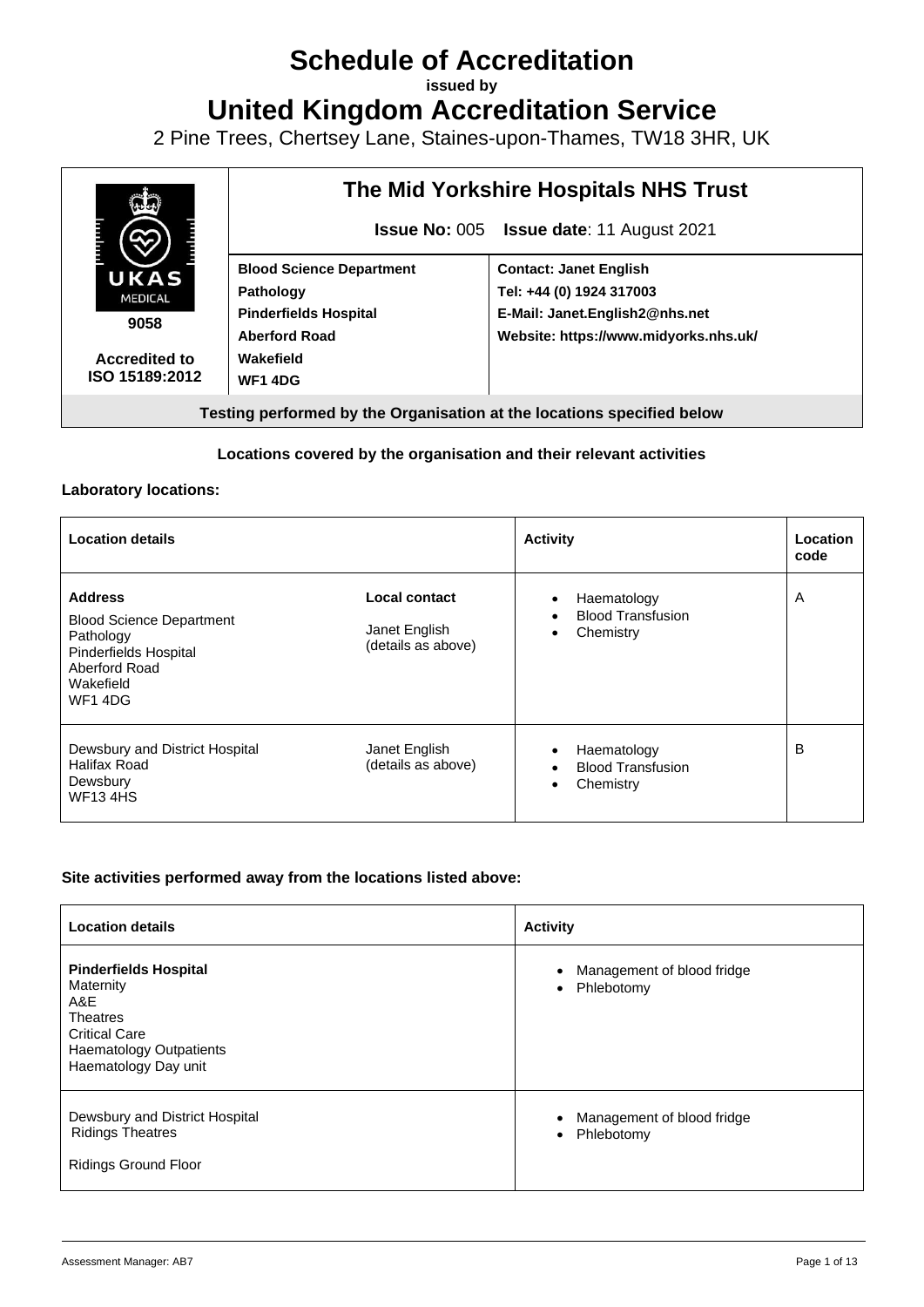|                                                                          |  | <b>Schedule of Accreditation</b><br>issued by<br><b>United Kingdom Accreditation Service</b><br>2 Pine Trees, Chertsey Lane, Staines-upon-Thames, TW18 3HR, UK |
|--------------------------------------------------------------------------|--|----------------------------------------------------------------------------------------------------------------------------------------------------------------|
| UKAS<br><b>MEDICAL</b><br>9058<br><b>Accredited to</b><br>ISO 15189:2012 |  | The Mid Yorkshire Hospitals NHS Trust<br><b>Issue No: 005 Issue date: 11 August 2021</b>                                                                       |
| Testing performed by the Organisation at the locations specified         |  |                                                                                                                                                                |
| <b>Location details</b>                                                  |  | <b>Activity</b>                                                                                                                                                |

• Management of blood fridge

• Phlebotomy

| Pontefract Hospital  |
|----------------------|
| Laboratory           |
| Haematology Day Unit |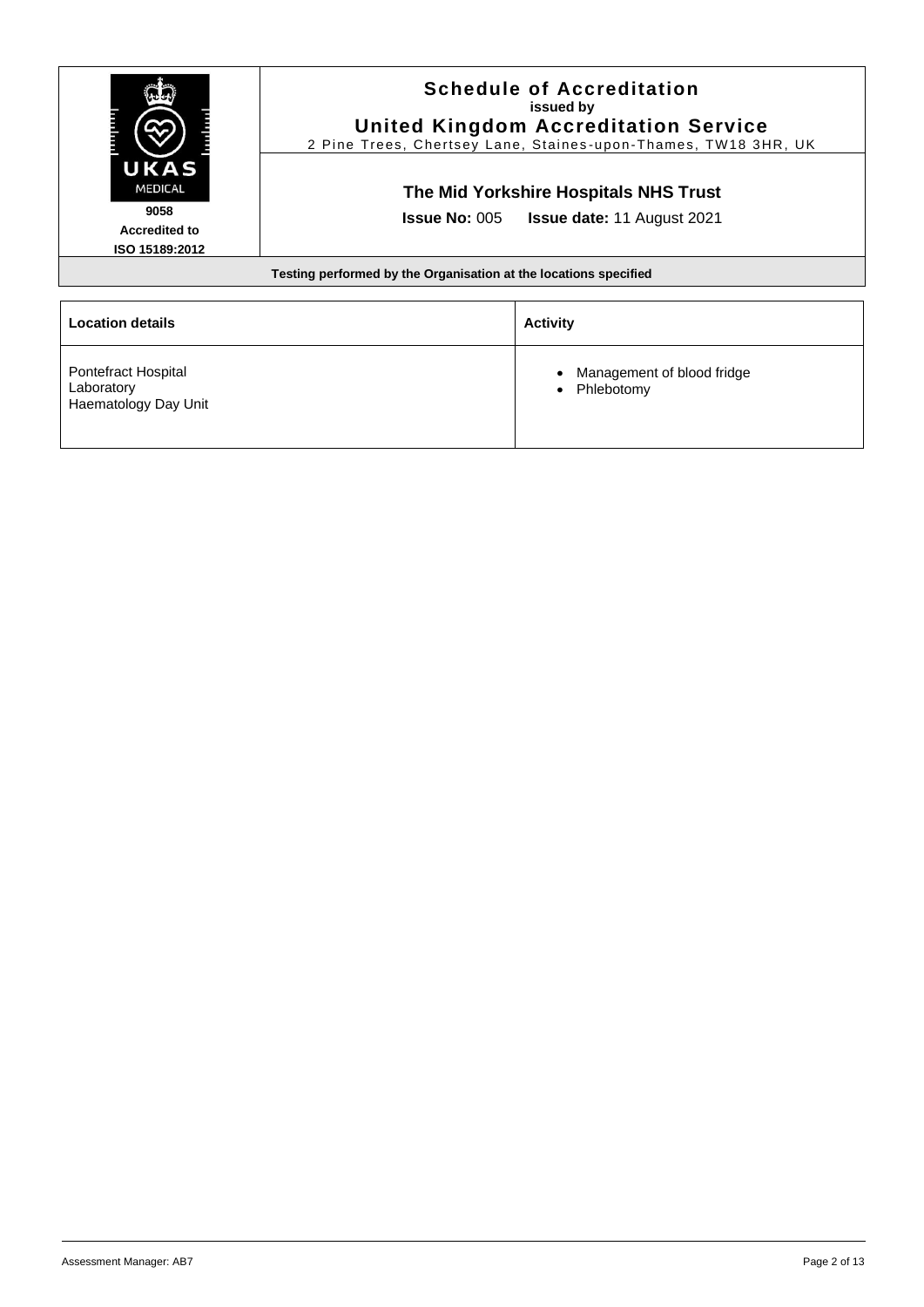

| PLIAIL OF ACCILEPHATION                                                                                                                                                                                                                                                             |                                                                                                                                                                                                                                                                                                                                                                                                                                                                          |                                                                                  |                                                                                                                                                                                                                         |
|-------------------------------------------------------------------------------------------------------------------------------------------------------------------------------------------------------------------------------------------------------------------------------------|--------------------------------------------------------------------------------------------------------------------------------------------------------------------------------------------------------------------------------------------------------------------------------------------------------------------------------------------------------------------------------------------------------------------------------------------------------------------------|----------------------------------------------------------------------------------|-------------------------------------------------------------------------------------------------------------------------------------------------------------------------------------------------------------------------|
| Materials/Products tested                                                                                                                                                                                                                                                           | Type of test/Properties<br>measured/Range of<br>measurement                                                                                                                                                                                                                                                                                                                                                                                                              | Standard specifications/<br>Equipment/Techniques used                            | Location<br>Code                                                                                                                                                                                                        |
| <b>HUMAN BODY FLUIDS</b>                                                                                                                                                                                                                                                            | <b>Biochemistry examination</b><br>activities for the purpose of<br>diagnosis:                                                                                                                                                                                                                                                                                                                                                                                           | Documented in house methods and<br>manufacturer's instructions for               |                                                                                                                                                                                                                         |
|                                                                                                                                                                                                                                                                                     | Quantitative determination of:                                                                                                                                                                                                                                                                                                                                                                                                                                           | Roche Cobas c702 module<br>SOP-BIO-037<br>Roche Cobas c501 module<br>SOP-BIO-039 | A<br>B                                                                                                                                                                                                                  |
|                                                                                                                                                                                                                                                                                     |                                                                                                                                                                                                                                                                                                                                                                                                                                                                          | by photometry                                                                    |                                                                                                                                                                                                                         |
| Serum<br>Serum<br>Serum<br>Plasma<br>Serum<br>Serum<br>Serum<br>Serum<br>Serum<br>Serum<br>Calculation<br>Urine<br>Serum<br>Serum<br>Serum<br>Urine<br>Serum<br>Serum<br>Serum<br>Plasma<br>Urine<br>Serum<br>Serum<br>Plasma<br>Serum<br>Serum<br>Serum<br>Serum<br>Urine<br>Serum | <b>Alanine Transaminase</b><br>Albumin<br>Alkaline Phosphatase<br>Ammonia<br>Amylase<br><b>AST</b><br><b>Bicarbonate</b><br><b>Bile acids</b><br><b>Bilirubin</b><br>Calcium<br>Calcium (Adjusted)<br>Calcium<br>Cholesterol (Total)<br><b>Creatine Kinase</b><br>Creatinine<br>Creatinine<br><b>Direct Bilirubin</b><br>Ethanol<br>Gamma-GT<br>Glucose<br>Glucose<br><b>HDL</b><br>Iron<br>Lactate<br>LDH<br>Lipase<br>Lithium<br>Magnesium<br>Magnesium<br>Paracetamol |                                                                                  | A, B<br>A, B<br>A, B<br>A & B<br>A, B<br>A<br>A & B<br>A<br>A, B<br>A, B<br>A, B<br>A & B<br>A & B<br>A & B<br>A, B<br>A & B<br>A & B<br>A<br>A<br>A, B<br>A&B<br>A & B<br>A<br>A<br>A<br>A<br>A<br>A, B<br>A&B<br>A, B |
| Serum                                                                                                                                                                                                                                                                               | Phosphate                                                                                                                                                                                                                                                                                                                                                                                                                                                                |                                                                                  | A, B                                                                                                                                                                                                                    |

## DETAIL OF ACCREDITATION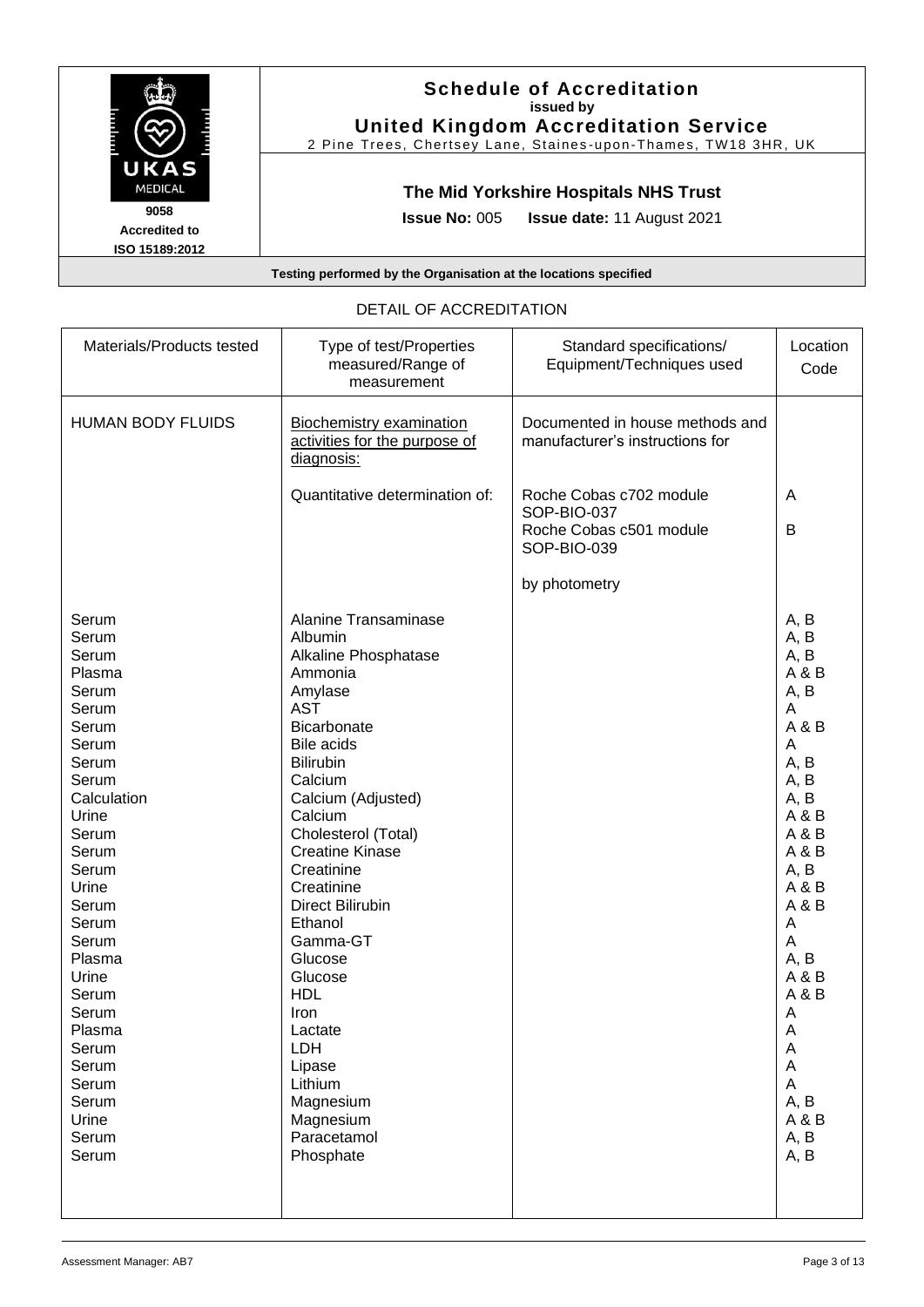|                                                | <b>Schedule of Accreditation</b><br>issued by<br><b>United Kingdom Accreditation Service</b><br>2 Pine Trees, Chertsey Lane, Staines-upon-Thames, TW18 3HR, UK |
|------------------------------------------------|----------------------------------------------------------------------------------------------------------------------------------------------------------------|
| UKAS<br><b>MEDICAL</b>                         | The Mid Yorkshire Hospitals NHS Trust                                                                                                                          |
| 9058<br><b>Accredited to</b><br>ISO 15189:2012 | <b>Issue No: 005 Issue date: 11 August 2021</b>                                                                                                                |
|                                                | Testing performed by the Organisation at the locations specified                                                                                               |

| Materials/Products tested                                                                                                                                           |               | Type of test/Properties<br>measured/Range of<br>measurement                                                                                                                                                                                                                     | Standard specifications/<br>Equipment/Techniques used                            | Location<br>Code                                                                                      |
|---------------------------------------------------------------------------------------------------------------------------------------------------------------------|---------------|---------------------------------------------------------------------------------------------------------------------------------------------------------------------------------------------------------------------------------------------------------------------------------|----------------------------------------------------------------------------------|-------------------------------------------------------------------------------------------------------|
| <b>BODY</b><br><b>HUMAN</b><br>(cont'd)                                                                                                                             | <b>FLUIDS</b> | <b>Biochemistry examination</b><br>activities for the purpose of<br>diagnosis: (cont'd)                                                                                                                                                                                         | Documented in house methods and<br>manufacturer's instructions for               |                                                                                                       |
|                                                                                                                                                                     |               | Quantitative determination of:<br>(cont'd)                                                                                                                                                                                                                                      | Roche Cobas c702 module<br>SOP-BIO-037<br>Roche Cobas c501 module<br>SOP-BIO-039 | A<br>B                                                                                                |
|                                                                                                                                                                     |               |                                                                                                                                                                                                                                                                                 | by photometry                                                                    |                                                                                                       |
| Urine<br>Serum<br>Serum<br>Serum<br>Serum<br>Serum                                                                                                                  |               | Phosphate<br>Salicylate<br><b>Total Protein</b><br>Triglycerides<br>Urate<br>Urea                                                                                                                                                                                               |                                                                                  | A & B<br>A, B<br>A&B<br>A & B<br>A & B<br>A, B                                                        |
|                                                                                                                                                                     |               | Quantitative determination of:                                                                                                                                                                                                                                                  | Roche Cobas c702 module<br>SOP-BIO-037<br>Roche Cobas c501 module<br>SOP-BIO-039 | A<br>B                                                                                                |
|                                                                                                                                                                     |               |                                                                                                                                                                                                                                                                                 | by turbidmetry                                                                   |                                                                                                       |
| Urine<br>Serum<br>Serum<br>Serum<br>Serum<br>Serum<br>Serum<br>Serum<br>Serum<br>Serum<br>Serum<br>Serum<br>Urine, CSF<br>Serum<br>Serum<br>Serum<br>Serum<br>Serum |               | Albumin<br>Alpha-1-Antitrypsin<br><b>ASO</b><br>C <sub>3</sub><br>C <sub>4</sub><br>Caeruloplasmin<br><b>CRP</b><br>Gentamicin<br>Haptoglobin<br>lgA<br>IgG<br>IgM<br>Protein<br><b>Rheumatoid Factor</b><br>Total Immunoglobin E<br>Transferrin<br>Valproic Acid<br>Vancomycin |                                                                                  | A & B<br>A<br>A<br>A<br>A<br>A<br>A, B<br>A<br>A<br>Α<br>A<br>A<br>A & B<br>A & B<br>A<br>A<br>A<br>A |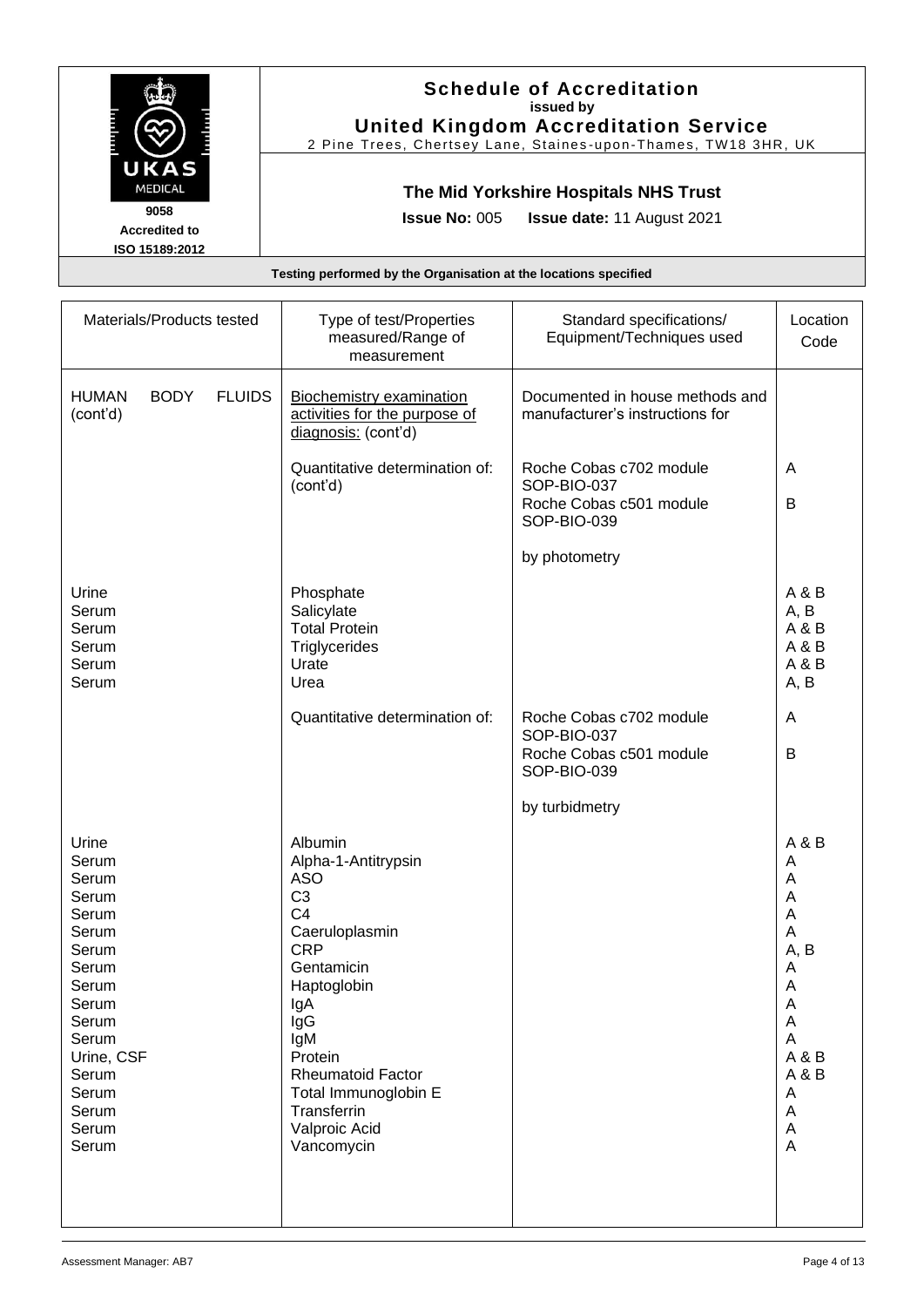|                                                | <b>Schedule of Accreditation</b><br>issued by<br><b>United Kingdom Accreditation Service</b><br>2 Pine Trees, Chertsey Lane, Staines-upon-Thames, TW18 3HR, UK |
|------------------------------------------------|----------------------------------------------------------------------------------------------------------------------------------------------------------------|
| UKAS<br><b>MEDICAL</b>                         | The Mid Yorkshire Hospitals NHS Trust                                                                                                                          |
| 9058<br><b>Accredited to</b><br>ISO 15189:2012 | <b>Issue No: 005</b><br><b>Issue date: 11 August 2021</b>                                                                                                      |
|                                                | Testing performed by the Organisation at the locations specified                                                                                               |

| Materials/Products tested                                                                                                                                                        | Type of test/Properties<br>measured/Range of<br>measurement                                                                                                                                                                                                                                                                                              | Standard specifications/<br>Equipment/Techniques used                                                                                                 | Location<br>Code                                                                                                             |
|----------------------------------------------------------------------------------------------------------------------------------------------------------------------------------|----------------------------------------------------------------------------------------------------------------------------------------------------------------------------------------------------------------------------------------------------------------------------------------------------------------------------------------------------------|-------------------------------------------------------------------------------------------------------------------------------------------------------|------------------------------------------------------------------------------------------------------------------------------|
| <b>BODY</b><br><b>FLUIDS</b><br><b>HUMAN</b><br>(cont'd)                                                                                                                         | <b>Biochemistry examination</b><br>activities for the purpose of<br>diagnosis: (cont'd)                                                                                                                                                                                                                                                                  | Documented in house methods and<br>manufacturer's instructions for                                                                                    |                                                                                                                              |
|                                                                                                                                                                                  | Quantitative determination of:                                                                                                                                                                                                                                                                                                                           | Roche Cobas e602 module<br>SOP-BIO-037<br>Roche Cobas e411 module<br>SOP-BIO-039<br>Measurement by<br>electrochemiluminescence<br>immunoassay (ECLIA) | Α<br>B                                                                                                                       |
| Serum<br>Plasma<br>Serum                                                                                                                                                         | Alpha Feto protein<br>NT - Pro Brain Natriuretic<br>Peptide<br>C.E.A.                                                                                                                                                                                                                                                                                    |                                                                                                                                                       | A<br>A<br>A                                                                                                                  |
| Serum<br>Serum<br>Serum<br>Serum<br>Serum, Plasma<br>Serum<br>Serum<br>Serum<br>Serum<br>Serum<br>Serum<br>Serum<br>Serum<br>Serum<br>Serum<br>Serum<br>Serum<br>Plasma<br>Serum | CA125<br>CA153<br>CA199<br>Cortisol<br>Digoxin<br>Ferritin<br>Folate<br><b>Follicle Stimulating Hormone</b><br>Free T <sub>3</sub><br>Free T4<br>Human Chorionic<br>Gonadotrophin<br><b>Luteinising Hormone</b><br>Macroprolactin<br>Oestradiol<br>Progesterone<br>Prolactin<br>Prostatic Specific Antigen<br><b>PTH</b><br>Sex hormone binding globulin |                                                                                                                                                       | A<br>A<br>A<br>A<br>A & B<br>A & B<br>A & B<br>A & B<br>A<br>A & B<br>A, B<br>A & B<br>Α<br>A<br>A<br>A&B<br>A & B<br>Α<br>A |
| Serum<br>Serum<br>Serum<br>Serum<br>Serum<br>Serum                                                                                                                               | Testosterone<br><b>TPO Antibodies</b><br>Troponin-T (high sensitivity)<br><b>TSH</b><br>Vitamin B12 (total)<br>Vitamin D                                                                                                                                                                                                                                 |                                                                                                                                                       | A<br>A<br>A, B<br>A & B<br>A&B<br>A                                                                                          |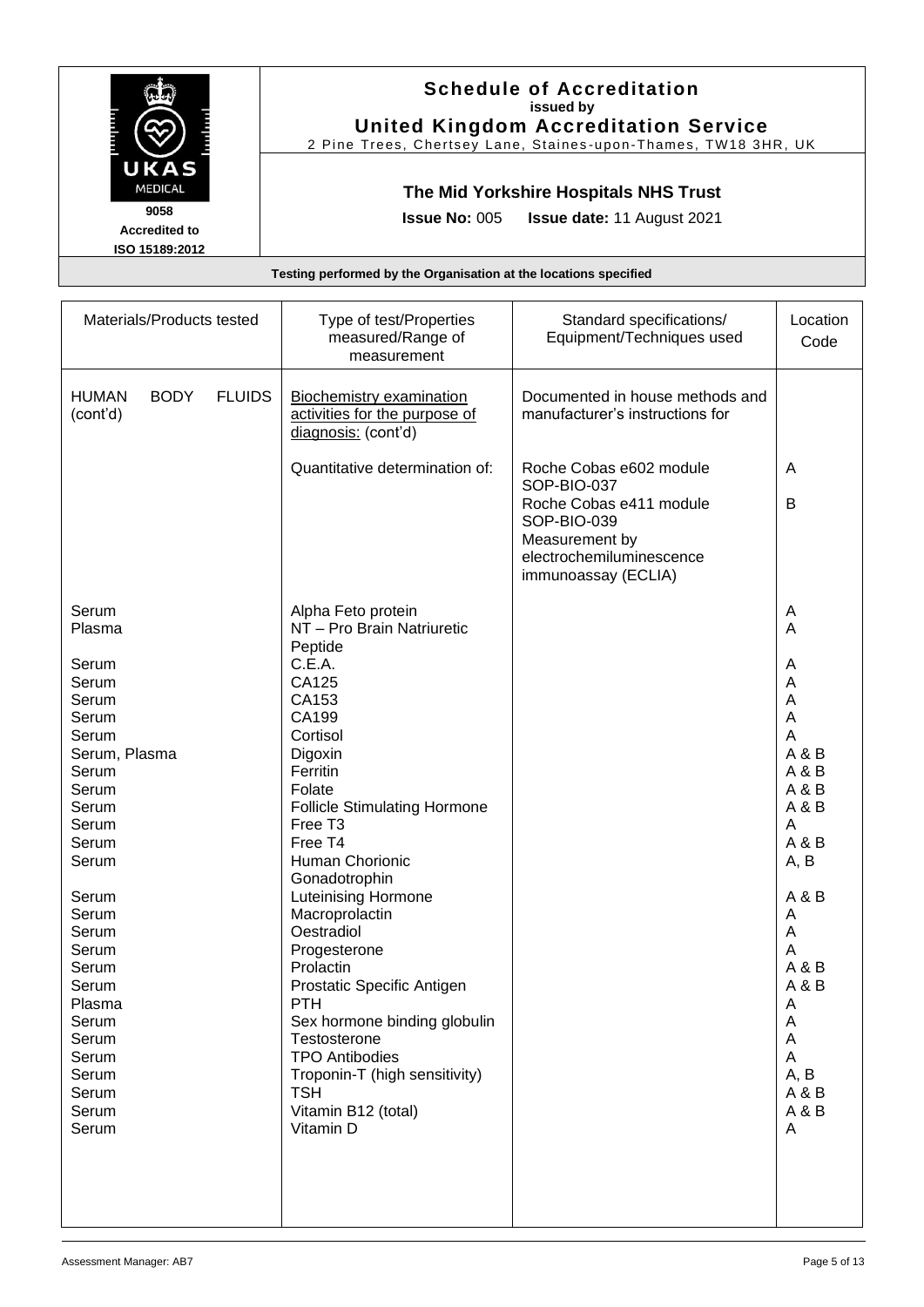|                                                | <b>Schedule of Accreditation</b><br>issued by<br><b>United Kingdom Accreditation Service</b><br>2 Pine Trees, Chertsey Lane, Staines-upon-Thames, TW18 3HR, UK |
|------------------------------------------------|----------------------------------------------------------------------------------------------------------------------------------------------------------------|
| UKAS<br><b>MEDICAL</b>                         | The Mid Yorkshire Hospitals NHS Trust                                                                                                                          |
| 9058<br><b>Accredited to</b><br>ISO 15189:2012 | <b>Issue No: 005</b><br><b>Issue date: 11 August 2021</b>                                                                                                      |
|                                                | Testing performed by the Organisation at the locations specified                                                                                               |

| Materials/Products tested               |               | Type of test/Properties<br>measured/Range of<br>measurement                             | Standard specifications/<br>Equipment/Techniques used                                                        | Location<br>Code |
|-----------------------------------------|---------------|-----------------------------------------------------------------------------------------|--------------------------------------------------------------------------------------------------------------|------------------|
| <b>HUMAN</b><br><b>BODY</b><br>(cont'd) | <b>FLUIDS</b> | <b>Biochemistry examination</b><br>activities for the purpose of<br>diagnosis: (cont'd) | Documented in house methods and<br>manufacturer's instructions for                                           |                  |
|                                         |               | Quantitative determination of:                                                          | Roche Cobas c702<br>SOP-BIO-037<br>Roche Cobas c501<br>SOP-BIO-039<br>Measurement by enzyme<br>immunoassay   | A<br>B           |
| Serum<br>Serum                          |               | Phenytoin<br>Theophylline                                                               |                                                                                                              | A<br>A & B       |
|                                         |               |                                                                                         |                                                                                                              | A                |
|                                         |               |                                                                                         |                                                                                                              |                  |
|                                         |               |                                                                                         | Roche Cobas c702 using suppliers<br>methods and measurement by<br>microparticle<br>agglutination immunoassay | A                |
| Serum                                   |               | Carbamazepine                                                                           | SOP-BIO-082                                                                                                  |                  |
|                                         |               |                                                                                         |                                                                                                              |                  |
|                                         |               |                                                                                         |                                                                                                              |                  |
|                                         |               |                                                                                         |                                                                                                              |                  |
|                                         |               |                                                                                         |                                                                                                              |                  |
|                                         |               |                                                                                         |                                                                                                              |                  |
|                                         |               |                                                                                         |                                                                                                              |                  |
|                                         |               |                                                                                         |                                                                                                              |                  |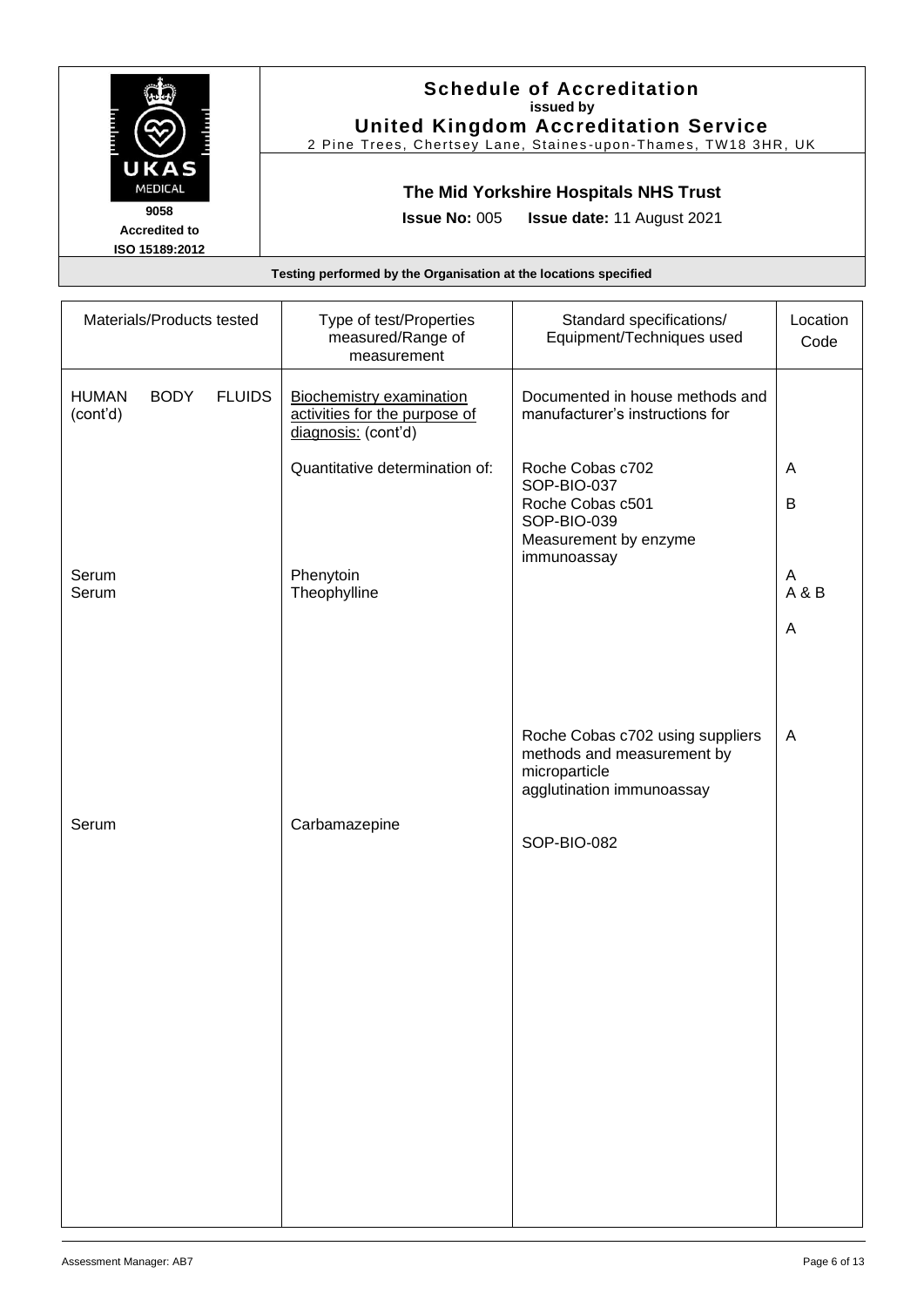|                                                                  | <b>Schedule of Accreditation</b><br>issued by<br><b>United Kingdom Accreditation Service</b><br>2 Pine Trees, Chertsey Lane, Staines-upon-Thames, TW18 3HR, UK |  |
|------------------------------------------------------------------|----------------------------------------------------------------------------------------------------------------------------------------------------------------|--|
| UKAS<br><b>MEDICAL</b>                                           | The Mid Yorkshire Hospitals NHS Trust                                                                                                                          |  |
| 9058<br><b>Accredited to</b><br>ISO 15189:2012                   | <b>Issue No: 005 Issue date: 11 August 2021</b>                                                                                                                |  |
| Testing performed by the Organisation at the locations specified |                                                                                                                                                                |  |

| Materials/Products tested                                    | Type of test/Properties<br>measured/Range of<br>measurement                             | Standard specifications/<br>Equipment/Techniques used                                                               | Location<br>Code             |
|--------------------------------------------------------------|-----------------------------------------------------------------------------------------|---------------------------------------------------------------------------------------------------------------------|------------------------------|
| <b>HUMAN BODY FLUIDS</b><br>(cont'd)                         | <b>Biochemistry examination</b><br>activities for the purpose of<br>diagnosis: (cont'd) | Documented in house methods and<br>manufacturer's instructions for                                                  |                              |
|                                                              |                                                                                         | Roche Cobas C702 module<br>SOP-BIO-37<br>Roche Cobas c501 module<br>SOP-BIO-039                                     | A<br>B                       |
|                                                              |                                                                                         | by indirect ion selective electrode                                                                                 |                              |
| Serum, Urine<br>Serum, Urine<br>Serum, Urine<br>Serum, Urine | Chloride<br>Potassium<br>Sodium                                                         |                                                                                                                     | A, B<br>A, B<br>A, B<br>A, B |
| <b>CSF</b>                                                   | Xanthochromia                                                                           | Uvikon XL Spectrophotometer<br>using measurement by<br>spectrophotometry                                            | A                            |
|                                                              |                                                                                         | SOP-BIO-057                                                                                                         |                              |
| <b>Whole Blood</b>                                           | <b>HbA1C IFCC Standardised</b>                                                          | Tosoh G8 Analyser using high<br>pressure cation exchange<br>chromatography                                          | A                            |
|                                                              |                                                                                         | SOP-BIO-045                                                                                                         |                              |
| Urine                                                        | pH                                                                                      | Mettler Toledo Five Easy F20 pH<br>meter using suppliers methods and<br>measurement by potentiometry<br>SOP-BIO-027 | A                            |
|                                                              |                                                                                         |                                                                                                                     |                              |
|                                                              |                                                                                         |                                                                                                                     |                              |
|                                                              |                                                                                         |                                                                                                                     |                              |
|                                                              |                                                                                         |                                                                                                                     |                              |
|                                                              |                                                                                         |                                                                                                                     |                              |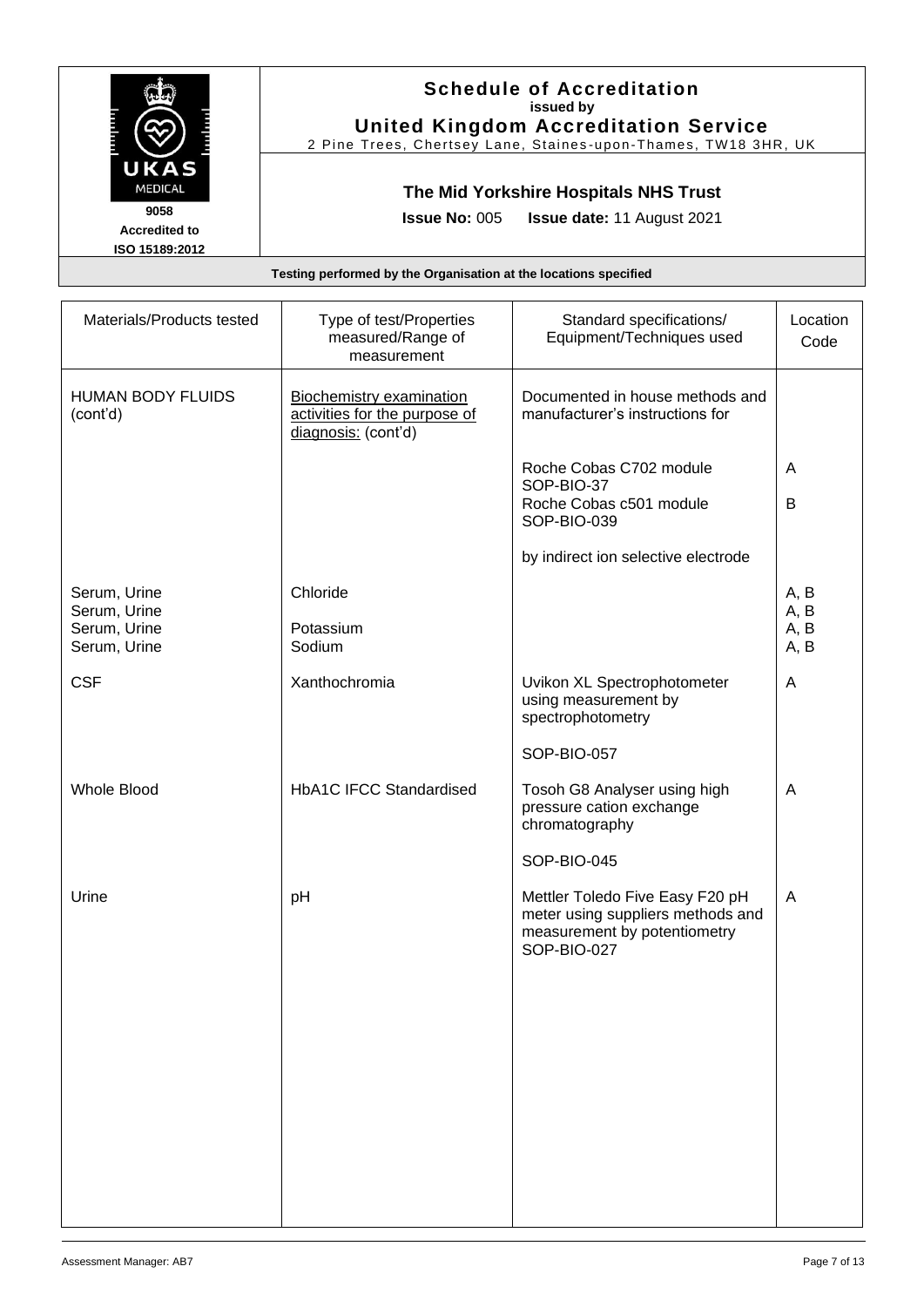|                                                                  | <b>Schedule of Accreditation</b><br>issued by<br><b>United Kingdom Accreditation Service</b><br>2 Pine Trees, Chertsey Lane, Staines-upon-Thames, TW18 3HR, UK |
|------------------------------------------------------------------|----------------------------------------------------------------------------------------------------------------------------------------------------------------|
| UKAS<br><b>MEDICAL</b>                                           | The Mid Yorkshire Hospitals NHS Trust                                                                                                                          |
| 9058<br><b>Accredited to</b><br>ISO 15189:2012                   | <b>Issue No: 005 Issue date: 11 August 2021</b>                                                                                                                |
| Testing performed by the Organisation at the locations specified |                                                                                                                                                                |

| <b>HUMAN BODY FLUIDS</b><br>Documented in house methods and<br>Biochemistry examination<br>activities for the purpose of<br>manufacturer's instructions for<br>(cont'd)<br>diagnosis: (cont'd)<br>Sweat<br>Conductivity & chloride<br>Wescor 3700 SYS Macroduct<br>A & B<br>Sweat Collection System using<br>measurement.<br>supliers methods by pilocarpine<br>iontophoresis<br>BIO_SOP_LPT_Man_132<br>Sherwood MK2 926S chloride<br>meter by suppliers methods and<br>measurement by Argentimetry<br>BIO_SOP_LPT_Man_134<br>Wescor 3120 Sweat.Chek<br><b>Conductivity Analyser using</b> | Materials/Products tested | Type of test/Properties<br>measured/Range of<br>measurement | Standard specifications/<br>Equipment/Techniques used | Location<br>Code |
|--------------------------------------------------------------------------------------------------------------------------------------------------------------------------------------------------------------------------------------------------------------------------------------------------------------------------------------------------------------------------------------------------------------------------------------------------------------------------------------------------------------------------------------------------------------------------------------------|---------------------------|-------------------------------------------------------------|-------------------------------------------------------|------------------|
|                                                                                                                                                                                                                                                                                                                                                                                                                                                                                                                                                                                            |                           |                                                             |                                                       |                  |
| measurement by conductivity<br>BIO_SOP_LPT_Man_133                                                                                                                                                                                                                                                                                                                                                                                                                                                                                                                                         |                           |                                                             | suppliers methods and                                 |                  |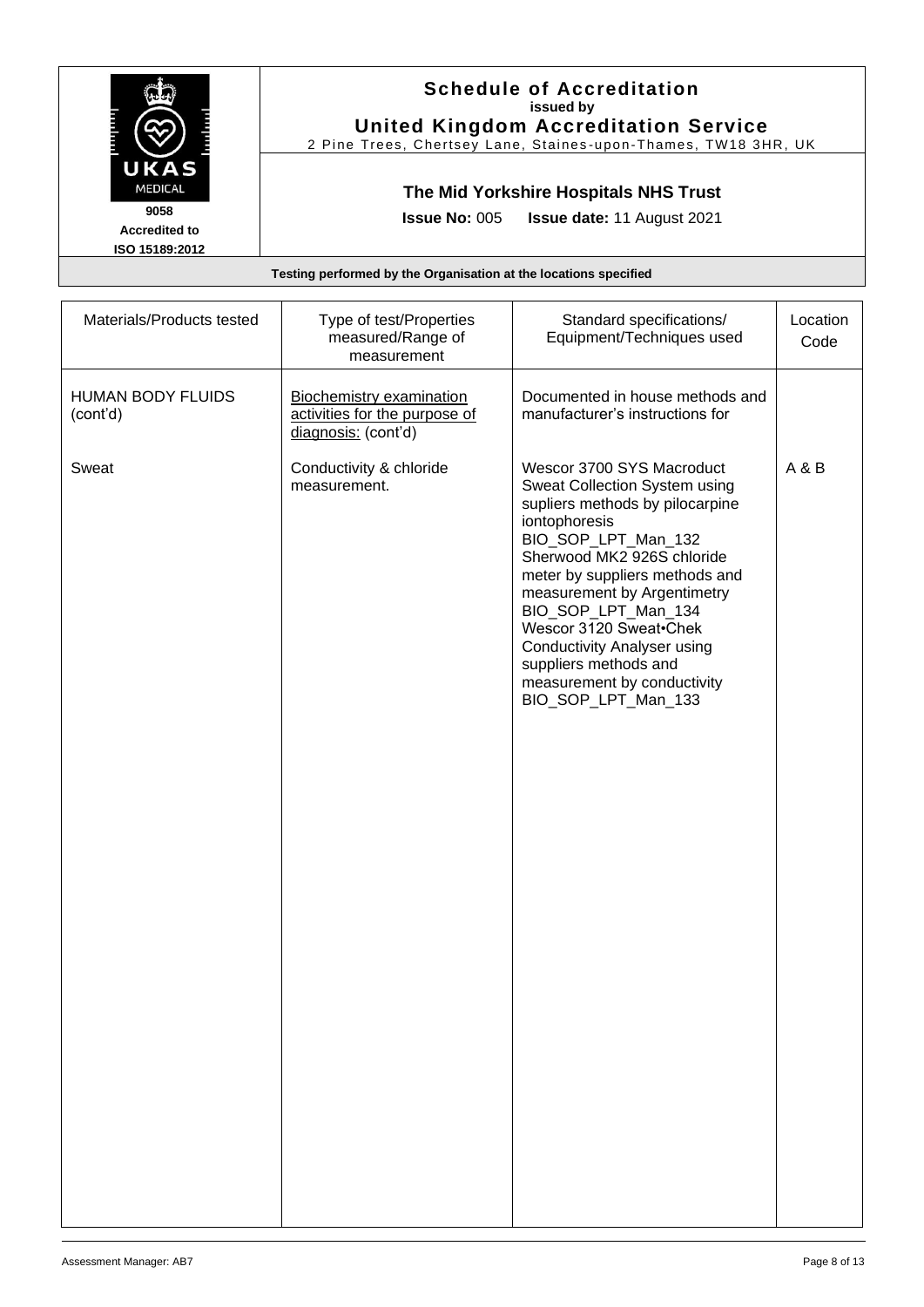|                                                                  | <b>Schedule of Accreditation</b><br>issued by<br><b>United Kingdom Accreditation Service</b><br>2 Pine Trees, Chertsey Lane, Staines-upon-Thames, TW18 3HR, UK |
|------------------------------------------------------------------|----------------------------------------------------------------------------------------------------------------------------------------------------------------|
| UKAS<br><b>MEDICAL</b>                                           | The Mid Yorkshire Hospitals NHS Trust                                                                                                                          |
| 9058<br><b>Accredited to</b><br>ISO 15189:2012                   | <b>Issue No: 005 Issue date: 11 August 2021</b>                                                                                                                |
| Testing performed by the Organisation at the locations specified |                                                                                                                                                                |

| Materials/Products tested            | Type of test/Properties<br>measured/Range of<br>measurement                                                              | Standard specifications/<br>Equipment/Techniques used                                                                                                                                              | Location<br>Code                               |
|--------------------------------------|--------------------------------------------------------------------------------------------------------------------------|----------------------------------------------------------------------------------------------------------------------------------------------------------------------------------------------------|------------------------------------------------|
| <b>HUMAN BODY FLUIDS</b><br>(cont'd) | Haematological examination<br>for the purpose of clinical<br>diagnosis                                                   | Documented procedures and<br>manufacturer's instructions for                                                                                                                                       |                                                |
| <b>Blood</b>                         | Full Blood Count (FBC)<br>analysis for the following<br>parameters:                                                      | Sysmex XN Series analyser using<br>fluorescence flow cytometry XN<br>9000                                                                                                                          | A                                              |
|                                      | Haemoglobin                                                                                                              | Sysmex XN Series analyser using<br>fluorescence flow cytometry XN<br>2000                                                                                                                          | B                                              |
|                                      | WBC - differential neutrophils,<br>lymphocytes, monocytes,<br>basophils, eosinophils                                     | SOP-HAEM-001<br>SOP-HAEM-002<br>SOP-HAEM-005<br>SOP-HAEM-012                                                                                                                                       |                                                |
|                                      | Retics<br>Nucleated Red Blood cell<br>count<br><b>Platelets</b><br><b>MCV</b><br><b>MCH</b><br><b>MCHC</b><br><b>RDW</b> |                                                                                                                                                                                                    |                                                |
| Plasma                               | Manual coagulation testing for<br>PT, APTT                                                                               | KC1 manual mechanical clotting<br>time<br>SOP-HAEM-089                                                                                                                                             | A, B                                           |
|                                      |                                                                                                                          | Sysmex CS-2500i<br>Sysmex CS-5100<br>Optical analysis of turbidimetric and<br>colorimetric changes<br>SOP-HAEM 062 overview of<br>analysers<br>SOP_HAEM_064 Processing QC<br>and changing reagents | A & B<br>A                                     |
|                                      | Prothrombin time<br><b>INR</b><br>APTT/ APTT ratio<br>Fibrinogen<br><b>Thrombin Time</b><br>D-dimer<br>Anti-Xa           | SOP_HAEM_074<br>SOP_HAEM_074<br>SOP_HAEM_075<br>SOP HAEM 076<br>SOP-HAEM_078<br>SOP-HAEM 077<br>SOP_HAEM_098                                                                                       | A, B<br>A, B<br>A, B<br>A, B<br>A<br>A, B<br>A |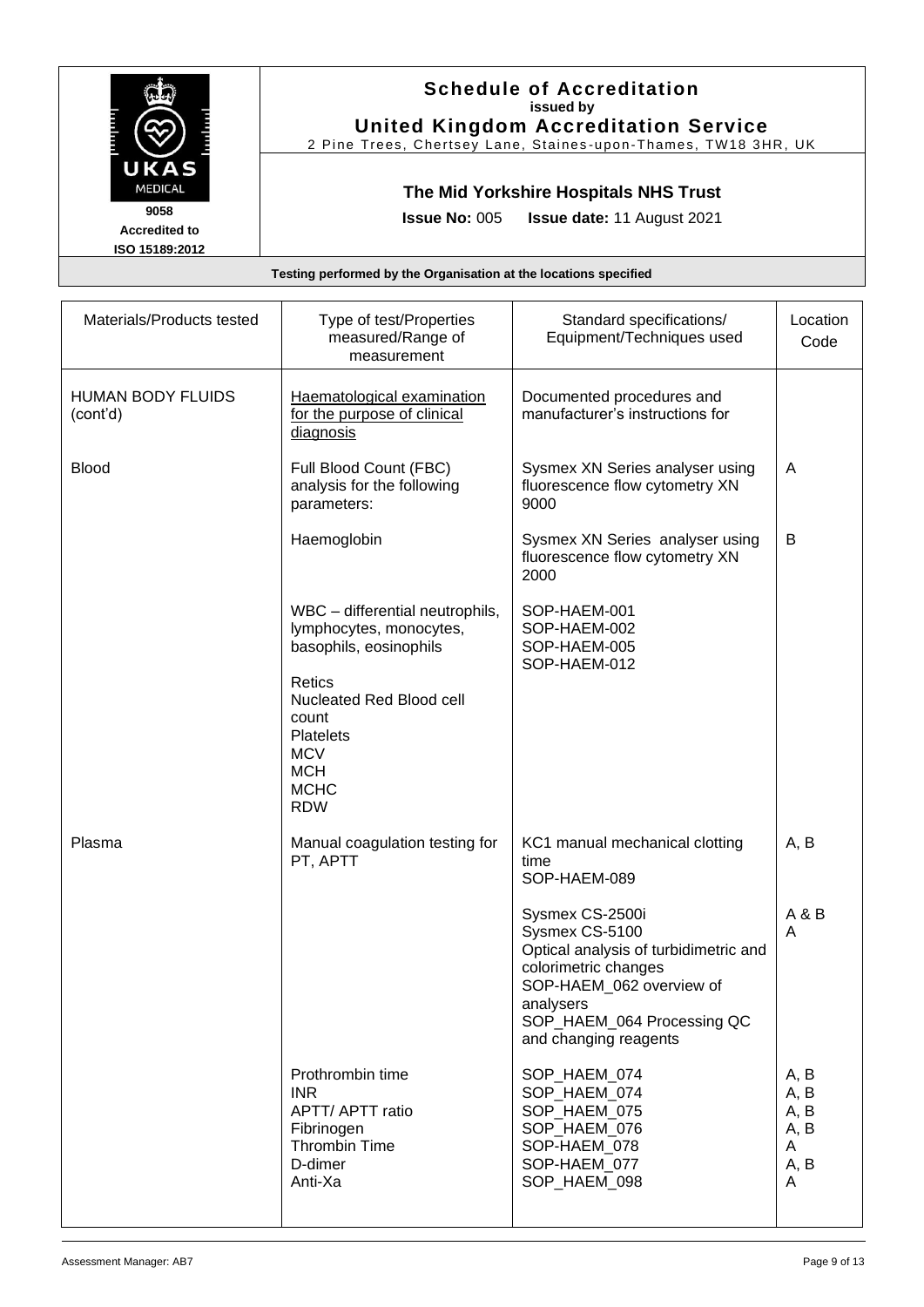|                                                                  | <b>Schedule of Accreditation</b><br>issued by<br><b>United Kingdom Accreditation Service</b><br>2 Pine Trees, Chertsey Lane, Staines-upon-Thames, TW18 3HR, UK |
|------------------------------------------------------------------|----------------------------------------------------------------------------------------------------------------------------------------------------------------|
| UKAS<br><b>MEDICAL</b>                                           | The Mid Yorkshire Hospitals NHS Trust                                                                                                                          |
| 9058<br><b>Accredited to</b><br>ISO 15189:2012                   | <b>Issue No: 005 Issue date: 11 August 2021</b>                                                                                                                |
| Testing performed by the Organisation at the locations specified |                                                                                                                                                                |

| Materials/Products tested            | Type of test/Properties<br>measured/Range of<br>measurement                                                                               | Standard specifications/<br>Equipment/Techniques used                                                                                                                                                                                                 | Location<br>Code |
|--------------------------------------|-------------------------------------------------------------------------------------------------------------------------------------------|-------------------------------------------------------------------------------------------------------------------------------------------------------------------------------------------------------------------------------------------------------|------------------|
| <b>HUMAN BODY FLUIDS</b><br>(cont'd) | Haematological examination<br>for the purpose of clinical<br>diagnosis (cont'd)                                                           | Documented procedures and<br>manufacturer's instructions for                                                                                                                                                                                          |                  |
| <b>Blood</b>                         | Plasma Viscosity                                                                                                                          | Benson plasma viscometer                                                                                                                                                                                                                              | A                |
|                                      |                                                                                                                                           | SOP-HAEM-228                                                                                                                                                                                                                                          |                  |
|                                      |                                                                                                                                           | Documented in-house methods to<br>meet the requirements of the Sickle<br>Cell and Thalassemia screening<br>programme(s) as defined in the<br>July 2018 'NHS Sickle Cell and<br>thalassemia screening: Laboratory<br>QA evidence requirements.         |                  |
| <b>Blood</b>                         | Hb variant screening<br>percent HBA2 and HBF                                                                                              | Bio-rad variant II<br><b>HPLC</b><br>SOP_HAEM_179 Sample analysis<br>SOP HAEM 184 antenatal<br>processing                                                                                                                                             | A                |
| <b>Blood</b>                         | Blood film analysis:<br>White cell differential<br>Immature leucoytes<br>Red cell structural abnormality<br>Platelet structure and number | Blood smears - light microscopic<br>identification of pathological<br>processes<br>SOP-HAEM-115<br>SOP-HAEM-116<br>Using Aerospray slide stainer for<br>May-Grunwald-Giemsa<br>SOP-HAEM-113<br>RAL Stainer for May-Grunwald<br>Giemsa<br>SOP-HAEM-225 | A & B            |
|                                      |                                                                                                                                           | SP-10<br>Wright single stain<br>May-Giemsa stain<br>Wright-Giemsa stain<br>SOP-HAEM-226                                                                                                                                                               |                  |
| <b>Blood</b>                         | Detection of malaria parasites:<br>Plasmodium falciparum<br>Plasmodium vivax<br>Plasmodium malariae<br>Plasmodium ovale                   | Immunochromatographic assay<br>using Humasis Malaria Antigen Kit<br>Thin film light microscopic analysis<br>with May-Giemsa Stain and thick<br>blood film using Fields stain A and<br>B<br>SOP-HAEM-111<br>SOP-HAEM-112                               | A & B            |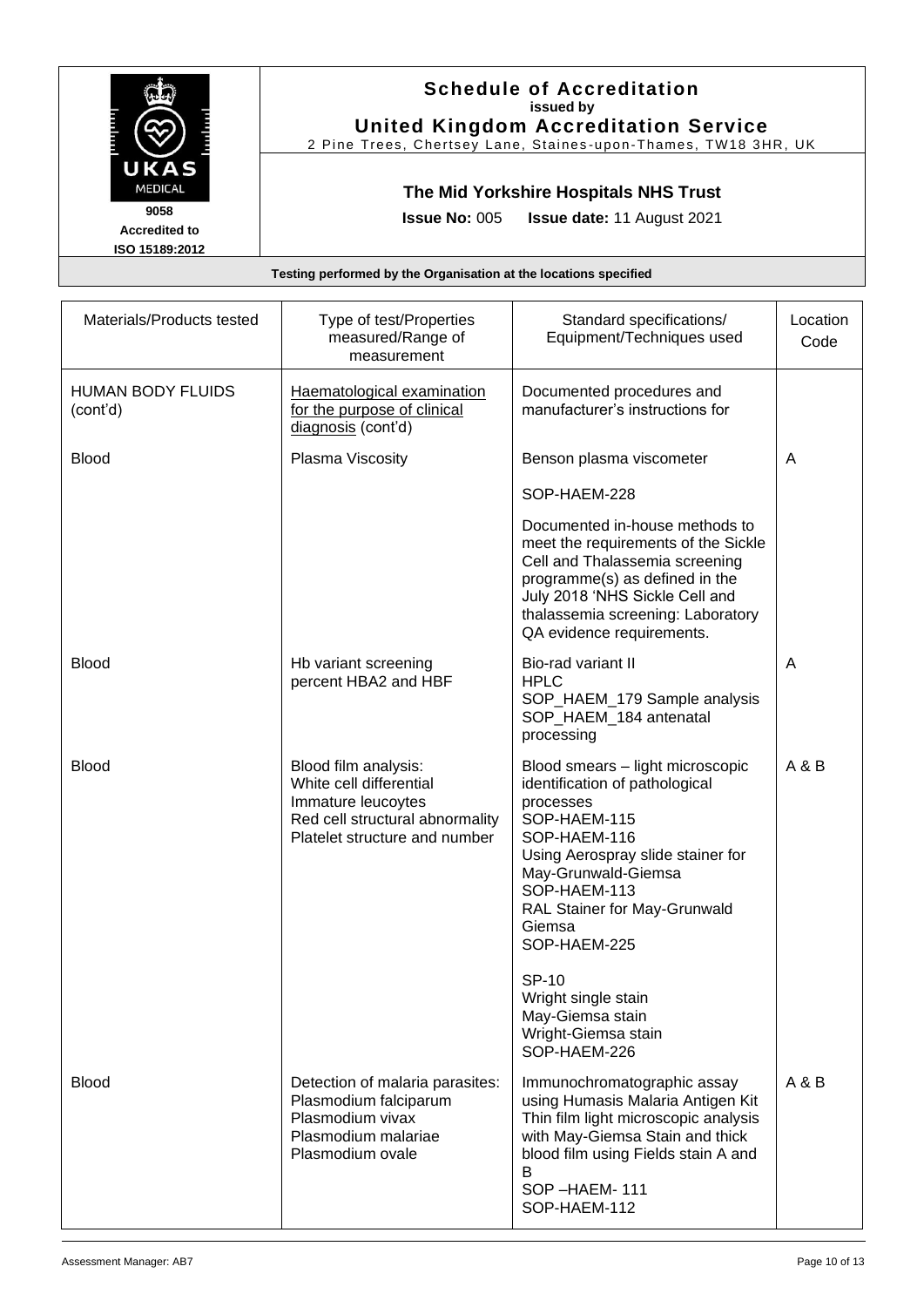|                                                | <b>Schedule of Accreditation</b><br>issued by<br><b>United Kingdom Accreditation Service</b><br>2 Pine Trees, Chertsey Lane, Staines-upon-Thames, TW18 3HR, UK |
|------------------------------------------------|----------------------------------------------------------------------------------------------------------------------------------------------------------------|
| UKAS<br><b>MEDICAL</b>                         | The Mid Yorkshire Hospitals NHS Trust                                                                                                                          |
| 9058<br><b>Accredited to</b><br>ISO 15189:2012 | <b>Issue No: 005 Issue date: 11 August 2021</b>                                                                                                                |
|                                                | Testing performed by the Organisation at the locations specified                                                                                               |

| Materials/Products tested            | Type of test/Properties<br>measured/Range of<br>measurement                      | Standard specifications/<br>Equipment/Techniques used                                                                                | Location<br>Code |
|--------------------------------------|----------------------------------------------------------------------------------|--------------------------------------------------------------------------------------------------------------------------------------|------------------|
| <b>HUMAN BODY FLUIDS</b><br>(cont'd) | Haematological examination<br>for the purpose of clinical<br>diagnosis (cont'd)  | Documented procedures and<br>manufacturer's instructions for                                                                         |                  |
| <b>Blood</b>                         | Infectious mononucleosis                                                         | Clearview IM screening Kit for<br>infectious mononucleosis detection<br>Sandwich ELISA<br>SOP-HAEM-122                               | A & B            |
| <b>Blood</b>                         | G6PD                                                                             | Trinity Biotech G6PD screening kit<br>Production of a fluorescence or its<br>absence under UV light<br>SOP-HAEM-121                  | A & B            |
| <b>Blood</b>                         | Sickle cell test                                                                 | Clin-tech Sickle test<br>SOP-HAEM-186 based on deoxy-<br>HbS solubility in phosphate buffers                                         | A                |
| <b>Bone Marrow</b>                   | Reporting of normal and<br>abnormal morphologies                                 | Jenner and Giemsa stain and Perls<br>Iron Stain<br>SOP-HAEM-117<br>SOP-HAEM-118<br>SOP-HAEM-119<br>SOP-HAEM-120<br>SOP-HAEM-243      | A & B            |
|                                      | <b>Blood transfusion</b><br>examinations to assist in<br>clinical investigations | Documented procedures and<br>manufacturer's instructions for                                                                         |                  |
| <b>Blood</b><br>Plasma               | Compatibility testing of<br>patients plasma with donor<br>cells                  | Manual Cross matching using Bio-<br>Rad Column gel IAT<br>technology/saline spin technique<br>SOP_BT_030<br>SOP_BT_062<br>SOP BT 049 |                  |
|                                      |                                                                                  |                                                                                                                                      |                  |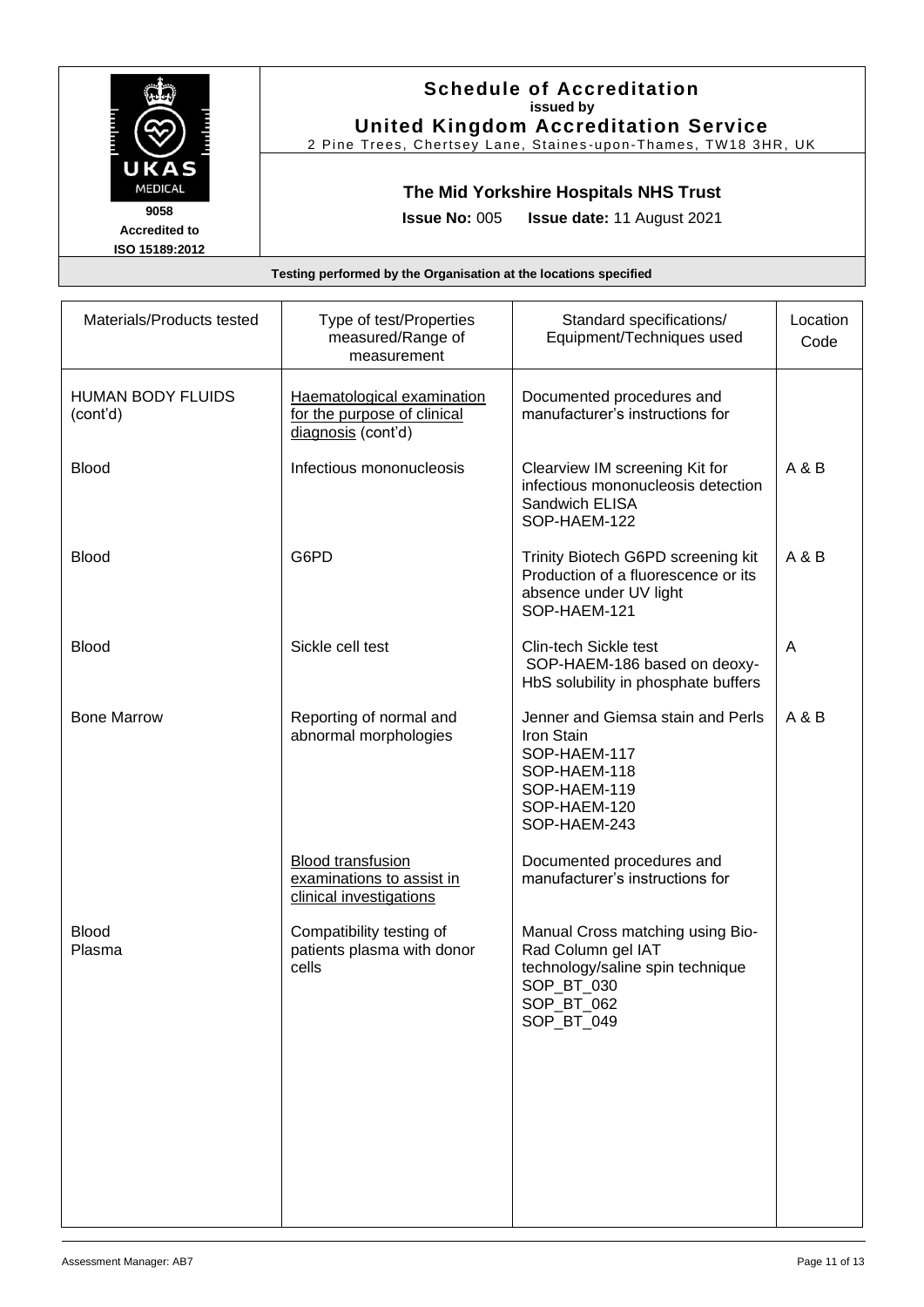|                                                | <b>Schedule of Accreditation</b><br>issued by<br><b>United Kingdom Accreditation Service</b><br>2 Pine Trees, Chertsey Lane, Staines-upon-Thames, TW18 3HR, UK |
|------------------------------------------------|----------------------------------------------------------------------------------------------------------------------------------------------------------------|
| UKAS<br><b>MEDICAL</b>                         | The Mid Yorkshire Hospitals NHS Trust                                                                                                                          |
| 9058<br><b>Accredited to</b><br>ISO 15189:2012 | <b>Issue No: 005 Issue date: 11 August 2021</b>                                                                                                                |
|                                                | Testing performed by the Organisation at the locations specified                                                                                               |

| Materials/Products tested | Type of test/Properties<br>measured/Range of<br>measurement                                                                                                                                                                                                                      | Standard specifications/<br>Equipment/Techniques used                 | Location<br>Code |
|---------------------------|----------------------------------------------------------------------------------------------------------------------------------------------------------------------------------------------------------------------------------------------------------------------------------|-----------------------------------------------------------------------|------------------|
| <b>HUMAN BODY FLUIDS</b>  | <b>Blood transfusion</b><br>examinations to assist in<br>clinical investigations (cont'd)                                                                                                                                                                                        | Documented procedures and<br>manufacturer's instructions for          |                  |
| <b>Blood</b><br>Plasma    | Blood group by detection and<br>identification of antigens :<br>AB Rh D Positive<br><b>B Rh D Positive</b><br>O Rh D Positive<br>A Rh D Negative<br>AB Rh D Negative<br><b>B Rh D Negative</b><br>O Rh D Negative<br>A Rh D Positive<br>Including the presence of A2<br>antigens | Automated using Bio-Rad IH-1000<br>analyser<br>SOP_BT_AUTO_018        | A & B            |
| <b>Blood</b><br>Plasma    | Antibody screen by detection<br>of antibodies to:<br>$Rh - C$ , c, D, E, e, Cw<br>Kell - K, k, Kpa<br>Duffy - Fya, Fyb<br>$MNSs - M, N, S, s$<br>Kidd - Jka, Jka<br>Lewis - Lea, Leb<br>Lutheran - Lua<br>$P - P1$                                                               | Automated using Bio-Rad IH-1000<br>analyser<br>SOP_BT_AUTO_018        | A & B            |
| <b>Blood</b>              | Direct Antiglobulin Test (DAT)                                                                                                                                                                                                                                                   | Automated method using Bio-Rad<br>IH-1000 analyser<br>SOP_BT_AUTO_018 | A & B            |